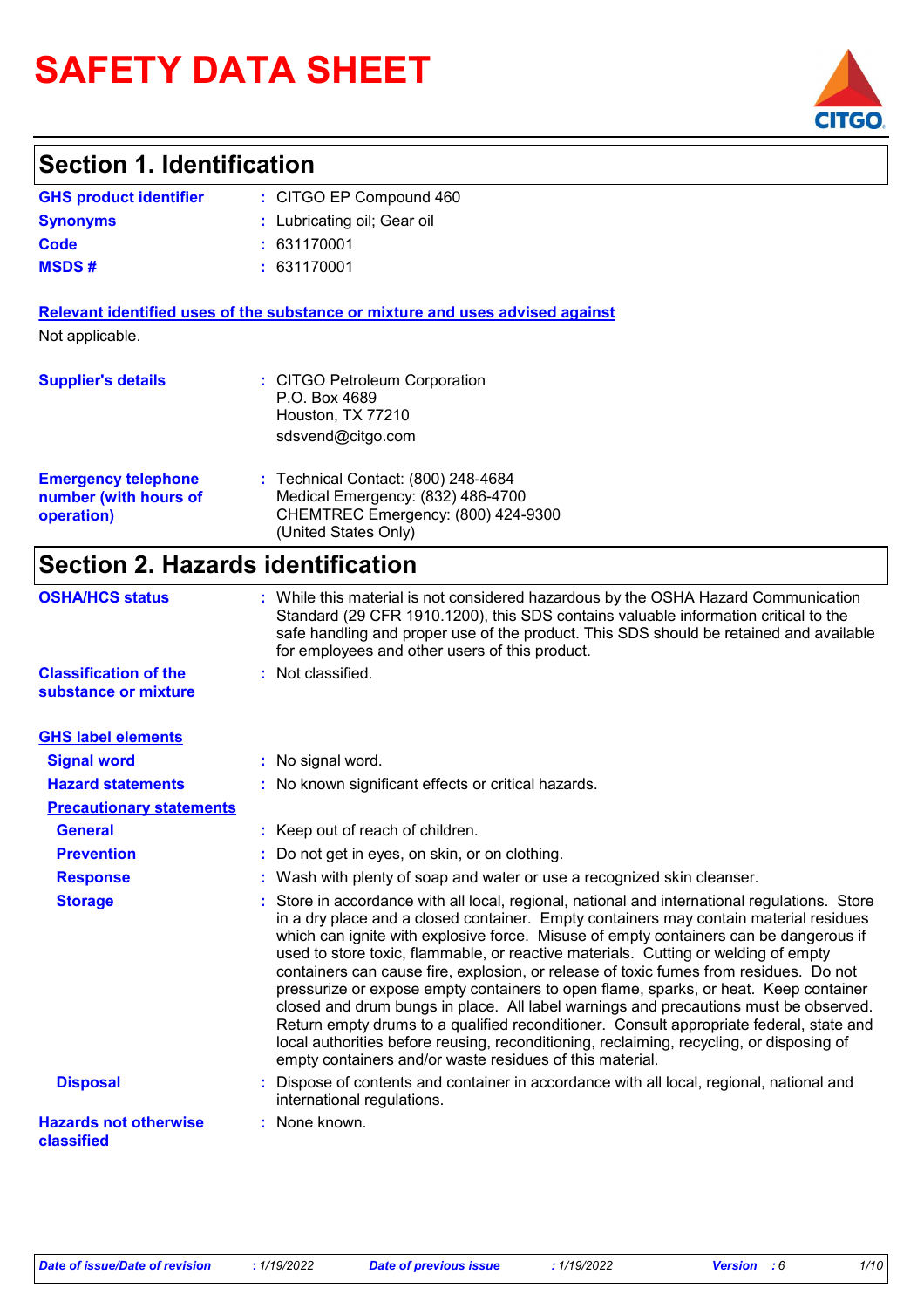## **Section 3. Composition/information on ingredients**

#### **Other means of identification Substance/mixture**

**:** Mixture

**:** Lubricating oil; Gear oil

#### **CAS number/other identifiers**

**CAS number :** Not applicable.

| <b>Ingredient name</b>                     |           | <b>CAS number</b> |
|--------------------------------------------|-----------|-------------------|
| Residual oils (petroleum), solvent-dewaxed | $\geq 90$ | 64742-62-7        |

Any concentration shown as a range is to protect confidentiality or is due to process variation.

**There are no additional ingredients present which, within the current knowledge of the supplier and in the concentrations applicable, are classified and hence require reporting in this section.**

**Occupational exposure limits, if available, are listed in Section 8.**

### **Section 4. First aid measures**

### **Description of necessary first aid measures**

| <b>Eye contact</b>  | : Immediately flush eyes with plenty of water, occasionally lifting the upper and lower<br>eyelids. Check for and remove any contact lenses. Get medical attention if irritation<br>occurs.                                            |
|---------------------|----------------------------------------------------------------------------------------------------------------------------------------------------------------------------------------------------------------------------------------|
| <b>Inhalation</b>   | : Remove victim to fresh air and keep at rest in a position comfortable for breathing. Get<br>medical attention if symptoms occur.                                                                                                     |
| <b>Skin contact</b> | : Flush contaminated skin with plenty of water. Remove contaminated clothing and<br>shoes. Get medical attention if symptoms occur.                                                                                                    |
| <b>Ingestion</b>    | : Wash out mouth with water. Remove victim to fresh air and keep at rest in a position<br>comfortable for breathing. Do not induce vomiting unless directed to do so by medical<br>personnel. Get medical attention if symptoms occur. |

#### **Most important symptoms/effects, acute and delayed**

| <b>Potential acute health effects</b> |                                                     |
|---------------------------------------|-----------------------------------------------------|
| <b>Eye contact</b>                    | : No known significant effects or critical hazards. |
| <b>Inhalation</b>                     | : No known significant effects or critical hazards. |
| <b>Skin contact</b>                   | : No known significant effects or critical hazards. |
| <b>Ingestion</b>                      | : No known significant effects or critical hazards. |
| <b>Over-exposure signs/symptoms</b>   |                                                     |
| Eye contact                           | : No specific data.                                 |
| <b>Inhalation</b>                     | : No specific data.                                 |
| <b>Skin contact</b>                   | : No specific data.                                 |
| <b>Ingestion</b>                      | $:$ No specific data.                               |

#### **Indication of immediate medical attention and special treatment needed, if necessary**

| <b>Notes to physician</b>         | : Treat symptomatically. Contact poison treatment specialist immediately if large<br>quantities have been ingested or inhaled. |
|-----------------------------------|--------------------------------------------------------------------------------------------------------------------------------|
| <b>Specific treatments</b>        | : Treat symptomatically and supportively.                                                                                      |
| <b>Protection of first-aiders</b> | No action shall be taken involving any personal risk or without suitable training.                                             |

#### **See toxicological information (Section 11)**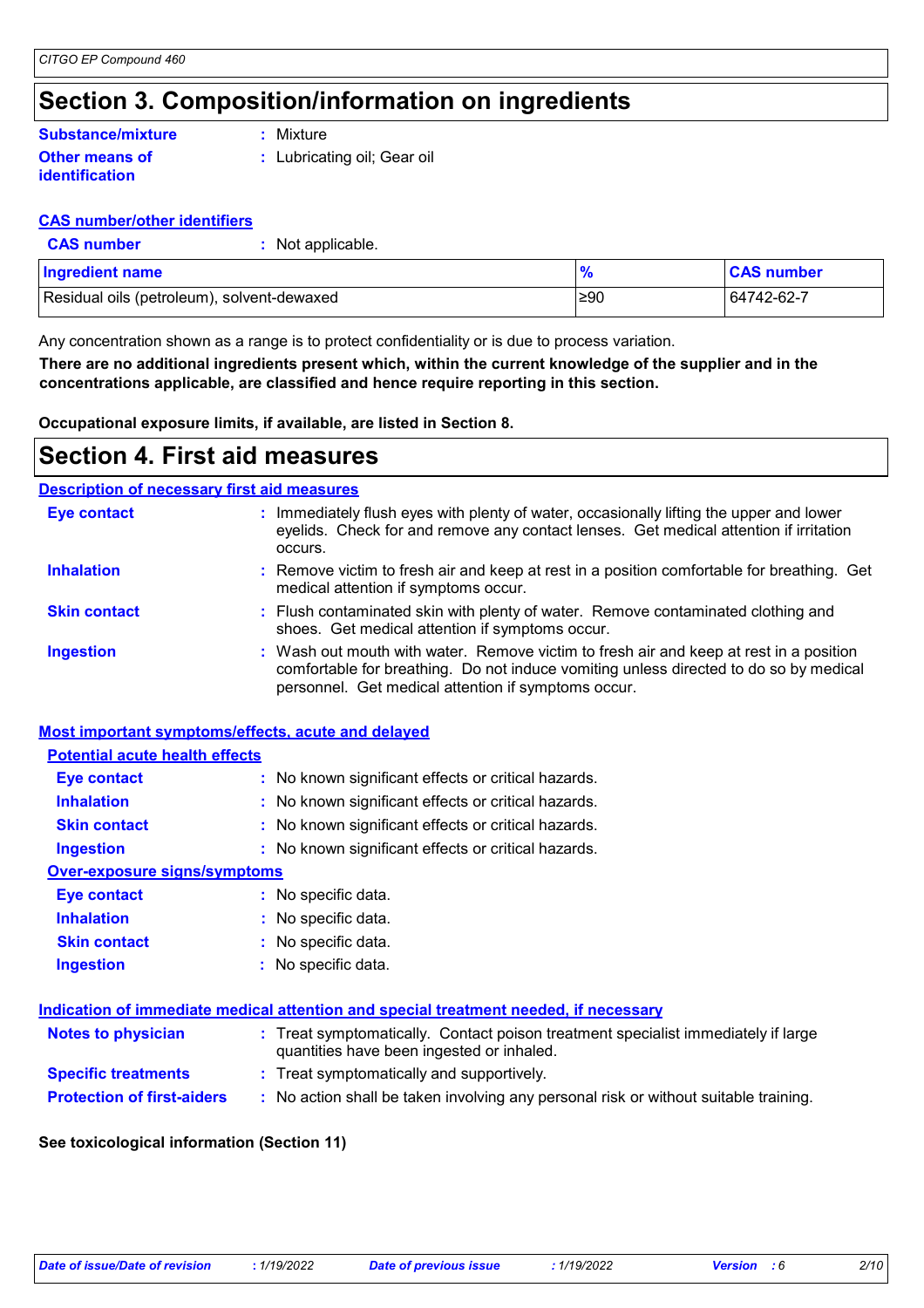## **Section 5. Fire-fighting measures**

| <b>Extinguishing media</b>                               |                                                                                                                                                                                                     |
|----------------------------------------------------------|-----------------------------------------------------------------------------------------------------------------------------------------------------------------------------------------------------|
| <b>Suitable extinguishing</b><br>media                   | : Use an extinguishing agent suitable for the surrounding fire.                                                                                                                                     |
| <b>Unsuitable extinguishing</b><br>media                 | : None known.                                                                                                                                                                                       |
| <b>Specific hazards arising</b><br>from the chemical     | : In a fire or if heated, a pressure increase will occur and the container may burst.                                                                                                               |
| <b>Hazardous thermal</b><br>decomposition products       | : No specific data.                                                                                                                                                                                 |
| <b>Special protective actions</b><br>for fire-fighters   | : Promptly isolate the scene by removing all persons from the vicinity of the incident if<br>there is a fire. No action shall be taken involving any personal risk or without suitable<br>training. |
| <b>Special protective</b><br>equipment for fire-fighters | : Fire-fighters should wear appropriate protective equipment and self-contained breathing<br>apparatus (SCBA) with a full face-piece operated in positive pressure mode.                            |

## **Section 6. Accidental release measures**

| <b>Personal precautions, protective equipment and emergency procedures</b> |                                                                                                                                                                                                                                                                                                                                                                                                                                                                                                                                                                                          |  |
|----------------------------------------------------------------------------|------------------------------------------------------------------------------------------------------------------------------------------------------------------------------------------------------------------------------------------------------------------------------------------------------------------------------------------------------------------------------------------------------------------------------------------------------------------------------------------------------------------------------------------------------------------------------------------|--|
| For non-emergency<br>personnel                                             | : No action shall be taken involving any personal risk or without suitable training.<br>Evacuate surrounding areas. Keep unnecessary and unprotected personnel from<br>entering. Do not touch or walk through spilled material. Put on appropriate personal<br>protective equipment.                                                                                                                                                                                                                                                                                                     |  |
| <b>For emergency responders :</b>                                          | If specialized clothing is required to deal with the spillage, take note of any information in<br>Section 8 on suitable and unsuitable materials. See also the information in "For non-<br>emergency personnel".                                                                                                                                                                                                                                                                                                                                                                         |  |
| <b>Environmental precautions</b>                                           | : Avoid dispersal of spilled material and runoff and contact with soil, waterways, drains<br>and sewers. Inform the relevant authorities if the product has caused environmental<br>pollution (sewers, waterways, soil or air).                                                                                                                                                                                                                                                                                                                                                          |  |
| <b>Methods and materials for containment and cleaning up</b>               |                                                                                                                                                                                                                                                                                                                                                                                                                                                                                                                                                                                          |  |
| <b>Small spill</b>                                                         | : Stop leak if without risk. Move containers from spill area. Dilute with water and mop up<br>if water-soluble. Alternatively, or if water-insoluble, absorb with an inert dry material and<br>place in an appropriate waste disposal container. Dispose of via a licensed waste<br>disposal contractor.                                                                                                                                                                                                                                                                                 |  |
| <b>Large spill</b>                                                         | Stop leak if without risk. Move containers from spill area. Prevent entry into sewers,<br>water courses, basements or confined areas. Wash spillages into an effluent treatment<br>plant or proceed as follows. Contain and collect spillage with non-combustible,<br>absorbent material e.g. sand, earth, vermiculite or diatomaceous earth and place in<br>container for disposal according to local regulations (see Section 13). Dispose of via a<br>licensed waste disposal contractor. Note: see Section 1 for emergency contact<br>information and Section 13 for waste disposal. |  |

## **Section 7. Handling and storage**

### **Precautions for safe handling**

| <b>Protective measures</b>                       | : Put on appropriate personal protective equipment (see Section 8).                                                                                                                                                                                                                                                                                           |
|--------------------------------------------------|---------------------------------------------------------------------------------------------------------------------------------------------------------------------------------------------------------------------------------------------------------------------------------------------------------------------------------------------------------------|
| <b>Advice on general</b><br>occupational hygiene | : Eating, drinking and smoking should be prohibited in areas where this material is<br>handled, stored and processed. Workers should wash hands and face before eating,<br>drinking and smoking. Remove contaminated clothing and protective equipment before<br>entering eating areas. See also Section 8 for additional information on hygiene<br>measures. |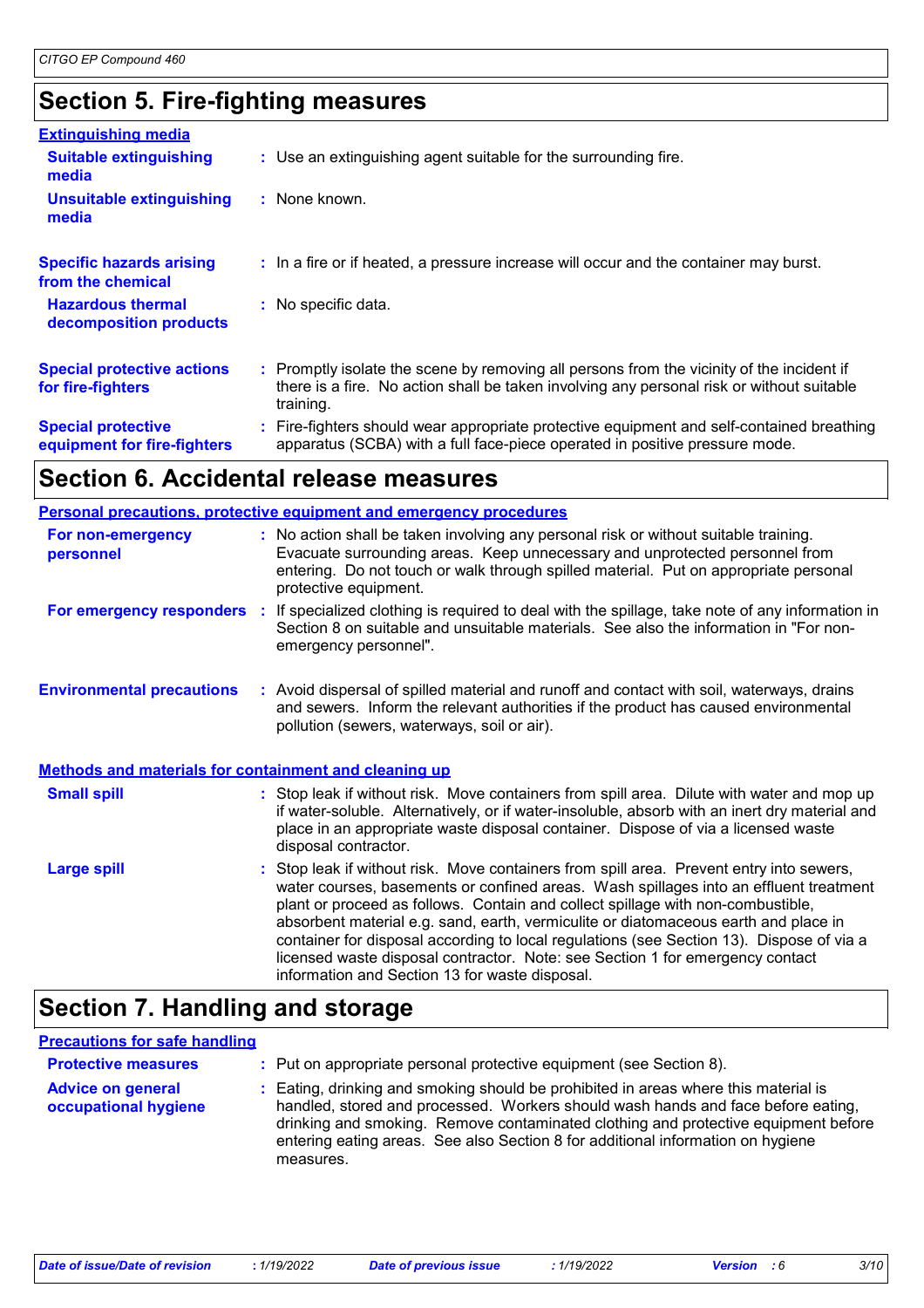## **Section 7. Handling and storage**

| <b>Conditions for safe storage,</b><br>including any<br><b>incompatibilities</b> | Store in accordance with local regulations. Store in original container protected from<br>÷<br>direct sunlight in a dry, cool and well-ventilated area, away from incompatible materials<br>(see Section 10) and food and drink. Keep container tightly closed and sealed until<br>ready for use. Containers that have been opened must be carefully resealed and kept<br>upright to prevent leakage. Do not store in unlabeled containers. Use appropriate<br>containment to avoid environmental contamination. See Section 10 for incompatible<br>materials before handling or use. |  |
|----------------------------------------------------------------------------------|---------------------------------------------------------------------------------------------------------------------------------------------------------------------------------------------------------------------------------------------------------------------------------------------------------------------------------------------------------------------------------------------------------------------------------------------------------------------------------------------------------------------------------------------------------------------------------------|--|
|                                                                                  | Bulk Storage Conditions: Maintain all storage tanks in accordance with applicable<br>regulations. Use necessary controls to monitor tank inventories. Inspect all storage<br>tanks on a periodic basis. Test tanks and associated piping for tightness. Maintain the<br>automatic leak detection devices to assure proper working condition.                                                                                                                                                                                                                                          |  |

## **Section 8. Exposure controls/personal protection**

#### **Control parameters**

#### **Occupational exposure limits**

| <b>Ingredient name</b>                     | <b>Exposure limits</b>                                                                                                                                                                                                                                                                                                                   |
|--------------------------------------------|------------------------------------------------------------------------------------------------------------------------------------------------------------------------------------------------------------------------------------------------------------------------------------------------------------------------------------------|
| Residual oils (petroleum), solvent-dewaxed | <b>ACGIH TLV (United States, 6/2013).</b><br>TWA: 5 mg/m <sup>3</sup> 8 hours. Form: Inhalable<br>Ifraction<br>NIOSH REL (United States, 4/2013).<br>TWA: 5 mg/m <sup>3</sup> 10 hours. Form: Mist<br>STEL: 10 mg/m <sup>3</sup> 15 minutes. Form: Mist<br><b>OSHA PEL (United States, 2/2013).</b><br>TWA: 5 mg/m <sup>3</sup> 8 hours. |

| <b>Appropriate engineering</b> | : Good general ventilation should be sufficient to control worker exposure to airborne |
|--------------------------------|----------------------------------------------------------------------------------------|
| <b>controls</b>                | contaminants.                                                                          |
|                                |                                                                                        |

**Environmental exposure controls :** Emissions from ventilation or work process equipment should be checked to ensure they comply with the requirements of environmental protection legislation. In some cases, vapor controls, filters or engineering modifications to the process equipment will be necessary to reduce emissions to acceptable levels.

| <b>Individual protection measures</b> |                                                                                                                                                                                                                                                                                                                                                                                                                                                                                                                                                     |
|---------------------------------------|-----------------------------------------------------------------------------------------------------------------------------------------------------------------------------------------------------------------------------------------------------------------------------------------------------------------------------------------------------------------------------------------------------------------------------------------------------------------------------------------------------------------------------------------------------|
| <b>Hygiene measures</b>               | : Wash hands, forearms and face thoroughly after handling chemical products, before<br>eating, smoking and using the lavatory and at the end of the working period.<br>Appropriate techniques should be used to remove potentially contaminated clothing.<br>Wash contaminated clothing before reusing. Ensure that eyewash stations and safety<br>showers are close to the workstation location.                                                                                                                                                   |
| <b>Eye/face protection</b>            | : Safety glasses equipped with side shields are recommended as minimum protection in<br>industrial settings. If contact is possible, the following protection should be worn, unless<br>the assessment indicates a higher degree of protection: chemical splash goggles.<br>Safety eyewear complying with an approved standard should be used when a risk<br>assessment indicates this is necessary to avoid exposure to liquid splashes, mists,<br>gases or dusts. If inhalation hazards exist, a full-face respirator may be required<br>instead. |
| <b>Skin protection</b>                |                                                                                                                                                                                                                                                                                                                                                                                                                                                                                                                                                     |
| <b>Hand protection</b>                | : Chemical-resistant gloves complying with an approved standard should be worn at all<br>times when handling chemical products if a risk assessment indicates this is necessary.                                                                                                                                                                                                                                                                                                                                                                    |
| <b>Body protection</b>                | : Personal protective equipment for the body should be selected based on the task being<br>performed and the risks involved and should be approved by a specialist before<br>handling this product.                                                                                                                                                                                                                                                                                                                                                 |
| <b>Other skin protection</b>          | : Avoid skin contact with liquid. Appropriate footwear and any additional skin protection<br>measures should be selected based on the task being performed and the risks involved<br>and should be approved by a specialist before handling this product. Leather boots are<br>not protective for liquid contact.                                                                                                                                                                                                                                   |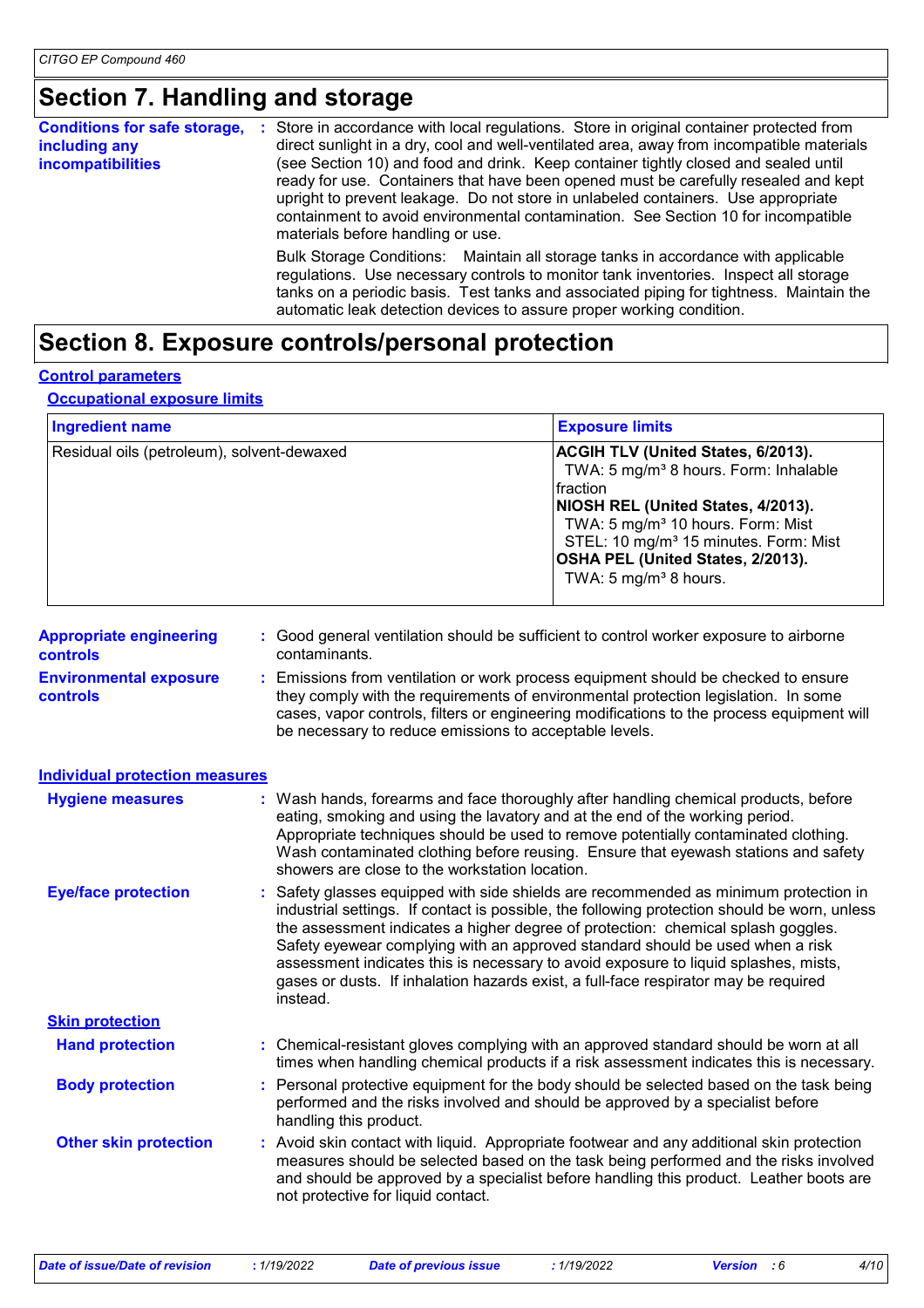### **Section 8. Exposure controls/personal protection**

Avoid inhalation of gases, vapors, mists or dusts. Use a properly fitted, air-purifying or supplied-air respirator complying with an approved standard if a risk assessment indicates this is necessary. Respirator selection must be based on known or anticipated exposure levels, the hazards of the product and the safe working limits of the selected respirator. **Respiratory protection :**

## **Section 9. Physical and chemical properties**

The conditions of measurement of all properties are at standard temperature and pressure unless otherwise indicated.

| <b>Appearance</b>                                                 |   |                                                                                     |                                                   |                         |               |  |  |  |
|-------------------------------------------------------------------|---|-------------------------------------------------------------------------------------|---------------------------------------------------|-------------------------|---------------|--|--|--|
| <b>Physical state</b>                                             |   | $:$ Liquid.                                                                         |                                                   |                         |               |  |  |  |
| <b>Color</b>                                                      |   | Amber to dark amber                                                                 |                                                   |                         |               |  |  |  |
| <b>Odor</b>                                                       |   | Mild petroleum odor                                                                 |                                                   |                         |               |  |  |  |
| pH                                                                |   | Not available.                                                                      |                                                   |                         |               |  |  |  |
| <b>Boiling point, initial boiling</b><br>point, and boiling range |   | : Not available.                                                                    |                                                   |                         |               |  |  |  |
| <b>Flash point</b>                                                |   | : Closed cup: 210°C (410°F) [Pensky-Martens]<br>Open cup: 255°C (491°F) [Cleveland] |                                                   |                         |               |  |  |  |
| Lower and upper explosive<br>(flammable) limits                   |   | : Not available.                                                                    |                                                   |                         |               |  |  |  |
| <b>Vapor pressure</b>                                             |   | : < 0.0013 kPa (< 0.01 mm Hg)                                                       |                                                   |                         |               |  |  |  |
| <b>Relative vapor density</b>                                     |   | : $>1$ [Air = 1]                                                                    |                                                   |                         |               |  |  |  |
| <b>Relative density</b>                                           |   | : 0.9                                                                               |                                                   |                         |               |  |  |  |
| <b>Density Ibs/gal</b>                                            |   | Estimated 7.5 lbs/gal                                                               |                                                   |                         |               |  |  |  |
| Density gm/cm <sup>3</sup>                                        |   | Not available.                                                                      |                                                   |                         |               |  |  |  |
| <b>Gravity, °API</b>                                              |   | Estimated 26 $@$ 60 F                                                               |                                                   |                         |               |  |  |  |
| <b>Solubility</b>                                                 |   |                                                                                     | Insoluble in the following materials: cold water. |                         |               |  |  |  |
| <b>Auto-ignition temperature</b>                                  | t | <b>Ingredient name</b>                                                              | $\mathbf{C}$                                      | $\overline{\mathsf{F}}$ | <b>Method</b> |  |  |  |
|                                                                   |   | 2-ethylhexyl acrylate                                                               | 252                                               | 485.6                   |               |  |  |  |
|                                                                   |   | Naphtha (petroleum), hydrotreated<br>heavy                                          | 280 to 470                                        | 536 to 878              |               |  |  |  |
|                                                                   |   | 372<br>701.6<br>ethyl acrylate                                                      |                                                   |                         |               |  |  |  |
| <b>Viscosity</b>                                                  |   | : Kinematic (40°C (104°F)): 460 mm <sup>2</sup> /s (460 cSt)                        |                                                   |                         |               |  |  |  |
| <b>Viscosity SUS</b>                                              |   | : Estimated 2131 SUS @104 F                                                         |                                                   |                         |               |  |  |  |
| Flow time (ISO 2431)                                              |   | : Not available.                                                                    |                                                   |                         |               |  |  |  |
| <b>Particle characteristics</b>                                   |   |                                                                                     |                                                   |                         |               |  |  |  |
| <b>Median particle size</b>                                       |   | : Not applicable.                                                                   |                                                   |                         |               |  |  |  |
| Cootion 10 Ctobility and reactivity                               |   |                                                                                     |                                                   |                         |               |  |  |  |

### **Section 10. Stability and reactivity**

| <b>Reactivity</b>                                   |                     | : Not expected to be Explosive, Self-Reactive, Self-Heating, or an Organic Peroxide<br>under US GHS Definition(s). |             |                    |      |
|-----------------------------------------------------|---------------------|--------------------------------------------------------------------------------------------------------------------|-------------|--------------------|------|
| <b>Chemical stability</b>                           |                     | : The product is stable.                                                                                           |             |                    |      |
| <b>Possibility of hazardous</b><br><b>reactions</b> |                     | : Under normal conditions of storage and use, hazardous reactions will not occur.                                  |             |                    |      |
| <b>Conditions to avoid</b>                          | : No specific data. |                                                                                                                    |             |                    |      |
| <b>Incompatible materials</b>                       | : No specific data. |                                                                                                                    |             |                    |      |
| <b>Date of issue/Date of revision</b>               | : 1/19/2022         | <b>Date of previous issue</b>                                                                                      | : 1/19/2022 | <b>Version</b> : 6 | 5/10 |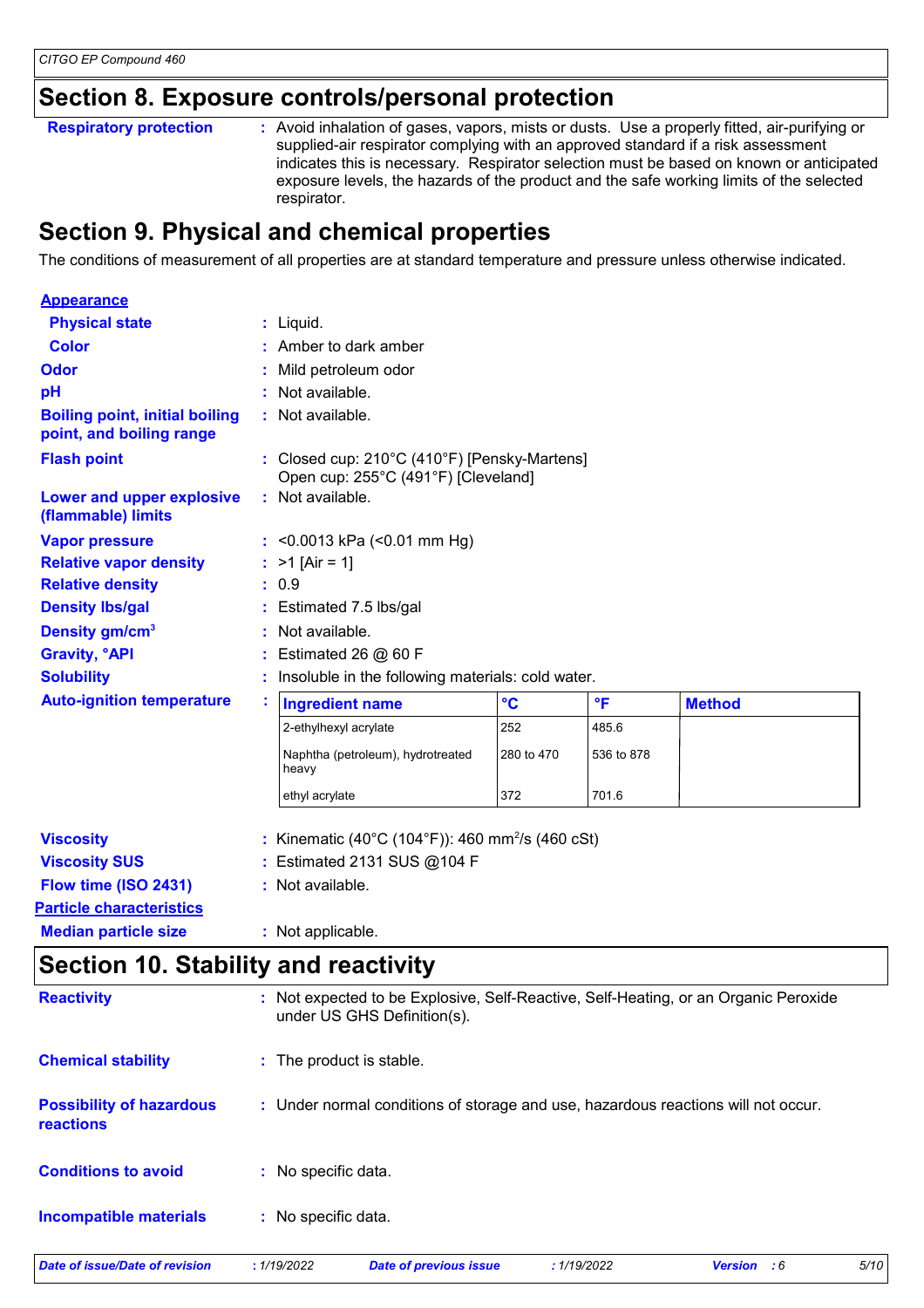## **Section 10. Stability and reactivity**

**Hazardous decomposition products**

Under normal conditions of storage and use, hazardous decomposition products should **:** not be produced.

## **Section 11. Toxicological information**

| Information on toxicological effects<br><b>Acute toxicity</b>               |                                                                                     |
|-----------------------------------------------------------------------------|-------------------------------------------------------------------------------------|
| Not available.                                                              |                                                                                     |
| <b>Conclusion/Summary</b><br><b>Irritation/Corrosion</b><br>Not available.  | : No additional information.                                                        |
| <b>Skin</b>                                                                 | : No additional information.                                                        |
| <b>Eyes</b>                                                                 | : No additional information.                                                        |
| <b>Respiratory</b>                                                          | : No additional information.                                                        |
| <b>Sensitization</b>                                                        |                                                                                     |
| Not available.                                                              |                                                                                     |
| Skin                                                                        | : No additional information.                                                        |
| <b>Respiratory</b>                                                          | : No additional information.                                                        |
| <b>Mutagenicity</b>                                                         |                                                                                     |
| Not available.                                                              |                                                                                     |
| <b>Conclusion/Summary</b>                                                   | : No additional information.                                                        |
| <b>Carcinogenicity</b><br>Not available.                                    |                                                                                     |
| <b>Conclusion/Summary</b>                                                   | : No additional information.                                                        |
| <b>Reproductive toxicity</b>                                                |                                                                                     |
| Not available.                                                              |                                                                                     |
| <b>Conclusion/Summary</b>                                                   | : No additional information.                                                        |
| <b>Teratogenicity</b><br>Not available.                                     |                                                                                     |
| <b>Conclusion/Summary</b>                                                   | : No additional information.                                                        |
| <b>Specific target organ toxicity (single exposure)</b>                     |                                                                                     |
| Not available.                                                              |                                                                                     |
| <b>Specific target organ toxicity (repeated exposure)</b><br>Not available. |                                                                                     |
| <b>Aspiration hazard</b><br>Not available.                                  |                                                                                     |
| <b>Information on the likely</b><br>routes of exposure                      | : Not available.                                                                    |
| <b>Potential acute health effects</b>                                       |                                                                                     |
| <b>Eye contact</b>                                                          | : No known significant effects or critical hazards.                                 |
| <b>Inhalation</b>                                                           | No known significant effects or critical hazards.                                   |
| <b>Skin contact</b>                                                         | No known significant effects or critical hazards.                                   |
| <b>Ingestion</b>                                                            | : No known significant effects or critical hazards.                                 |
|                                                                             | <b>Symptoms related to the physical, chemical and toxicological characteristics</b> |

| Date of issue/Date of revision | 1/19/2022 | Date of previous issue | 1/19/2022 | <b>Version</b> : 6 | 6/10 |
|--------------------------------|-----------|------------------------|-----------|--------------------|------|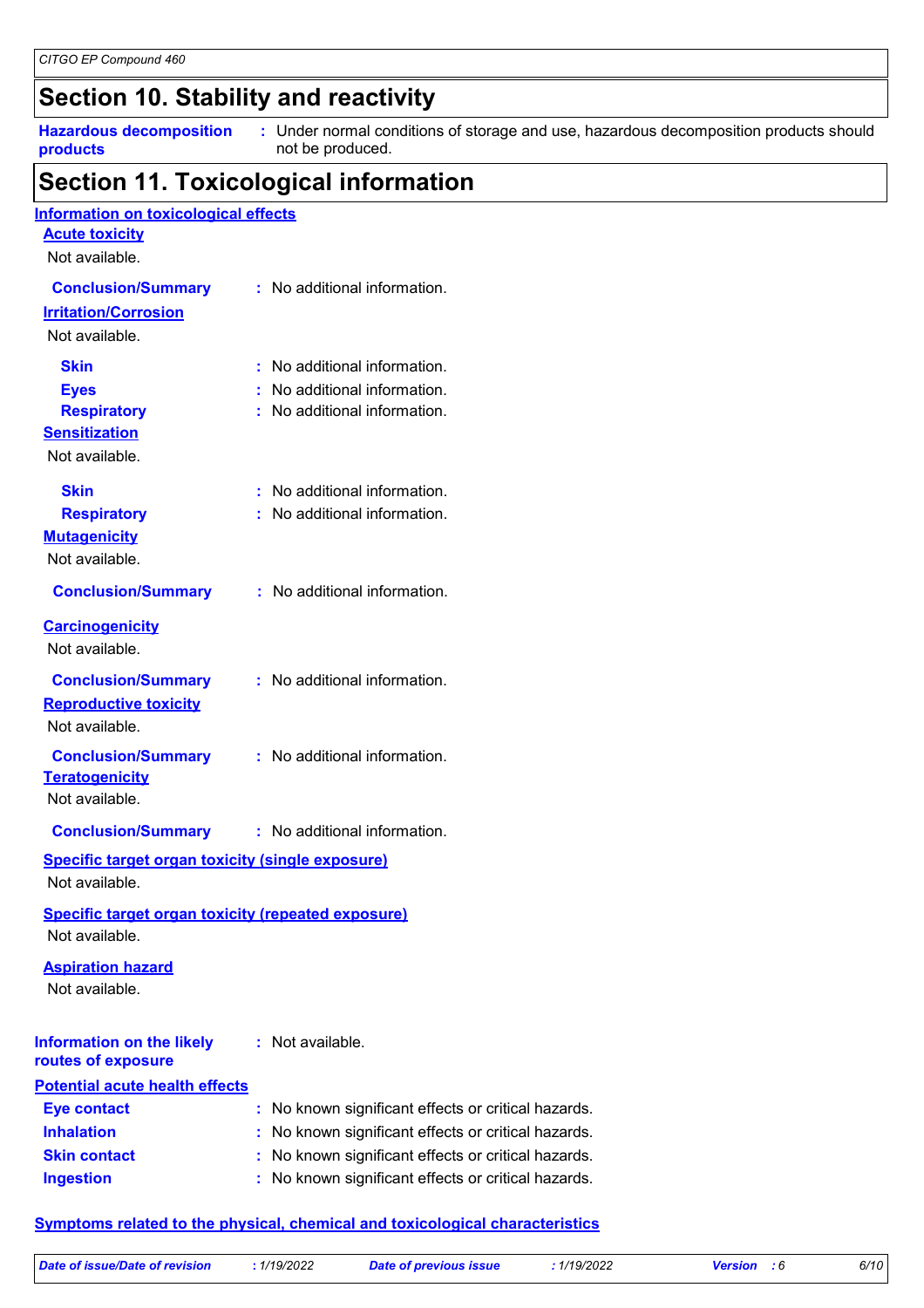### **Section 11. Toxicological information**

| <b>Eye contact</b>                      | : No specific data.                                                                      |
|-----------------------------------------|------------------------------------------------------------------------------------------|
| <b>Inhalation</b>                       | : No specific data.                                                                      |
| <b>Skin contact</b>                     | : No specific data.                                                                      |
| <b>Ingestion</b>                        | : No specific data.                                                                      |
|                                         | Delayed and immediate effects and also chronic effects from short and long term exposure |
| <b>Short term exposure</b>              |                                                                                          |
| <b>Potential immediate</b><br>effects   | : Not available.                                                                         |
| <b>Potential delayed effects</b>        | : Not available.                                                                         |
| <b>Long term exposure</b>               |                                                                                          |
| <b>Potential immediate</b><br>effects   | : Not available.                                                                         |
| <b>Potential delayed effects</b>        | : Not available.                                                                         |
| <b>Potential chronic health effects</b> |                                                                                          |
| Not available.                          |                                                                                          |
| <b>General</b>                          | : No known significant effects or critical hazards.                                      |
| <b>Carcinogenicity</b>                  | : No known significant effects or critical hazards.                                      |
| <b>Mutagenicity</b>                     | : No known significant effects or critical hazards.                                      |
| <b>Teratogenicity</b>                   | : No known significant effects or critical hazards.                                      |
| <b>Developmental effects</b>            | : No known significant effects or critical hazards.                                      |

#### **Fertility effects :** No known significant effects or critical hazards.

### **Numerical measures of toxicity**

**Acute toxicity estimates**

| <b>Product/ingredient name</b> | Oral (mg/<br>kg) | <b>Dermal</b><br>(mg/kg) | Inhalation Inhalation<br>(gases)<br>(ppm) | (vapors)<br>(mg/l) | <b>Inhalation</b><br>dusts and<br>mists) (mg/ |
|--------------------------------|------------------|--------------------------|-------------------------------------------|--------------------|-----------------------------------------------|
| CITGO EP Compound 460          | N/A              | 5889.1                   | N/A                                       | N/A                | N/A                                           |

### **Section 12. Ecological information**

### **Bioaccumulative potential** Not available. **Toxicity** Not available. **Persistence and degradability Soil/water partition coefficient (Koc) :** Not available. **Mobility in soil** Not available. **Conclusion/Summary :** Not available. **Conclusion/Summary :** Not available.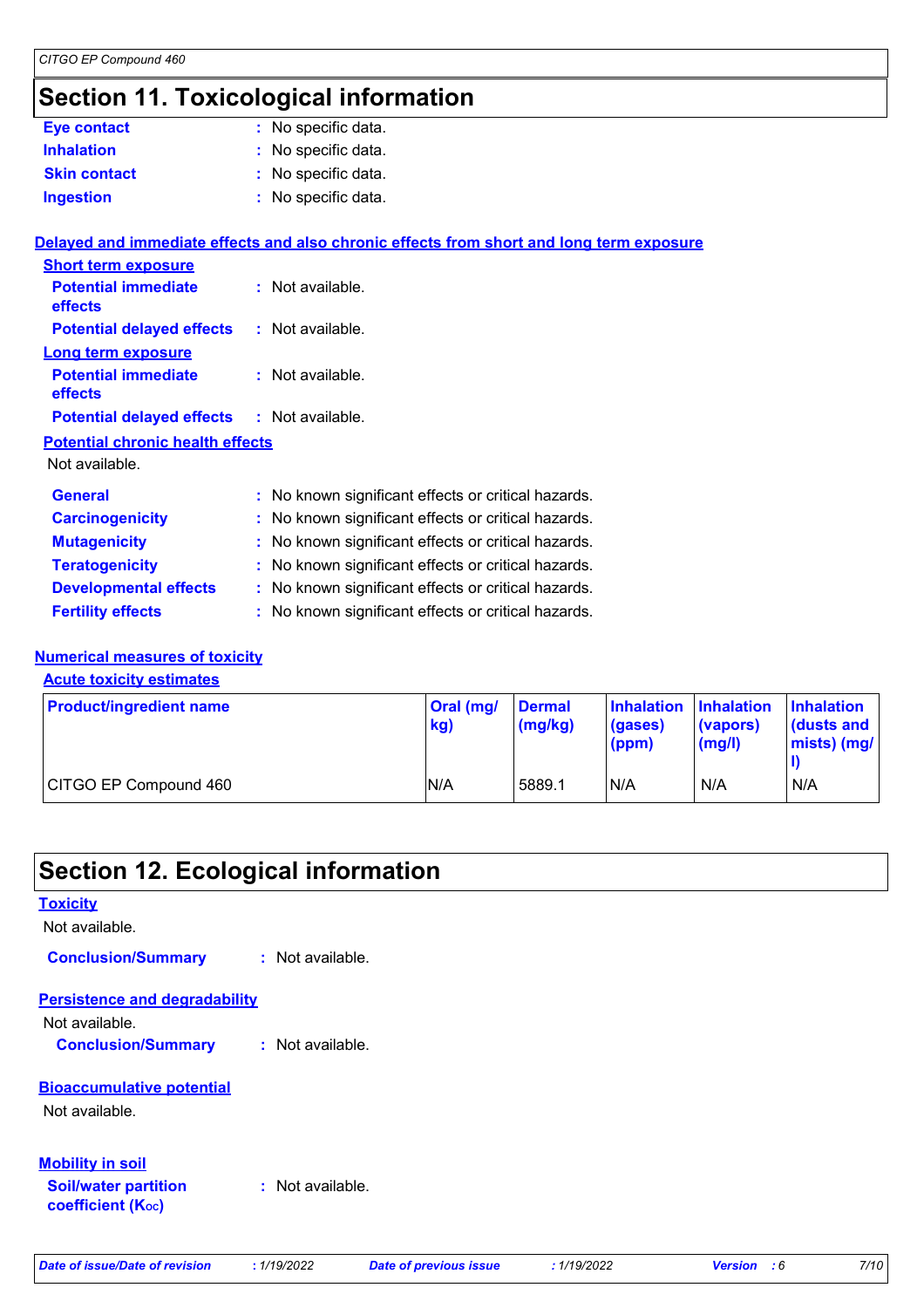## **Section 12. Ecological information**

**Other adverse effects** : No known significant effects or critical hazards.

### **Section 13. Disposal considerations**

- **Disposal methods :**
- The generation of waste should be avoided or minimized wherever possible. Disposal of this product, solutions and any by-products should at all times comply with the requirements of environmental protection and waste disposal legislation and any regional local authority requirements. Dispose of surplus and non-recyclable products via a licensed waste disposal contractor. Waste should not be disposed of untreated to the sewer unless fully compliant with the requirements of all authorities with jurisdiction. Waste packaging should be recycled. Incineration or landfill should only be considered when recycling is not feasible. This material and its container must be disposed of in a safe way. Empty containers or liners may retain some product residues. Avoid dispersal of spilled material and runoff and contact with soil, waterways, drains and sewers.

## **Section 14. Transport information**

|                                      | <b>DOT Classification</b> | <b>IMDG</b>    | <b>IATA</b>    |
|--------------------------------------|---------------------------|----------------|----------------|
| <b>UN number</b>                     | Not regulated.            | Not regulated. | Not regulated. |
| <b>UN proper</b><br>shipping name    |                           |                |                |
| <b>Transport</b><br>hazard class(es) |                           |                |                |
| <b>Packing group</b>                 | $\overline{\phantom{a}}$  |                |                |
| <b>Environmental</b><br>hazards      | No.                       | No.            | No.            |

**Special precautions for user Transport within user's premises:** always transport in closed containers that are **:** upright and secure. Ensure that persons transporting the product know what to do in the event of an accident or spillage.

**Transport in bulk according :** Not available. **to IMO instruments**

### **Section 15. Regulatory information**

```
U.S. Federal regulations :
SARA 302/304
 SARA 304 RQ : Not applicable.
 Composition/information on ingredients
SARA 311/312
 Classification : Not applicable.
                                United States inventory (TSCA 8b): All components are listed or exempted.
                                This material is classified as an oil under Section 311 of the Clean Water Act (CWA)
                                and the Oil Pollution Act of 1990 (OPA). Discharges or spills which produce a visible 
                                sheen on waters of the United States, their adjoining shorelines, or into conduits leading 
                                to surface waters must be reported to the EPA's National Response Center at (800)
                                424-8802.
  No products were found.
 Composition/information on ingredients
```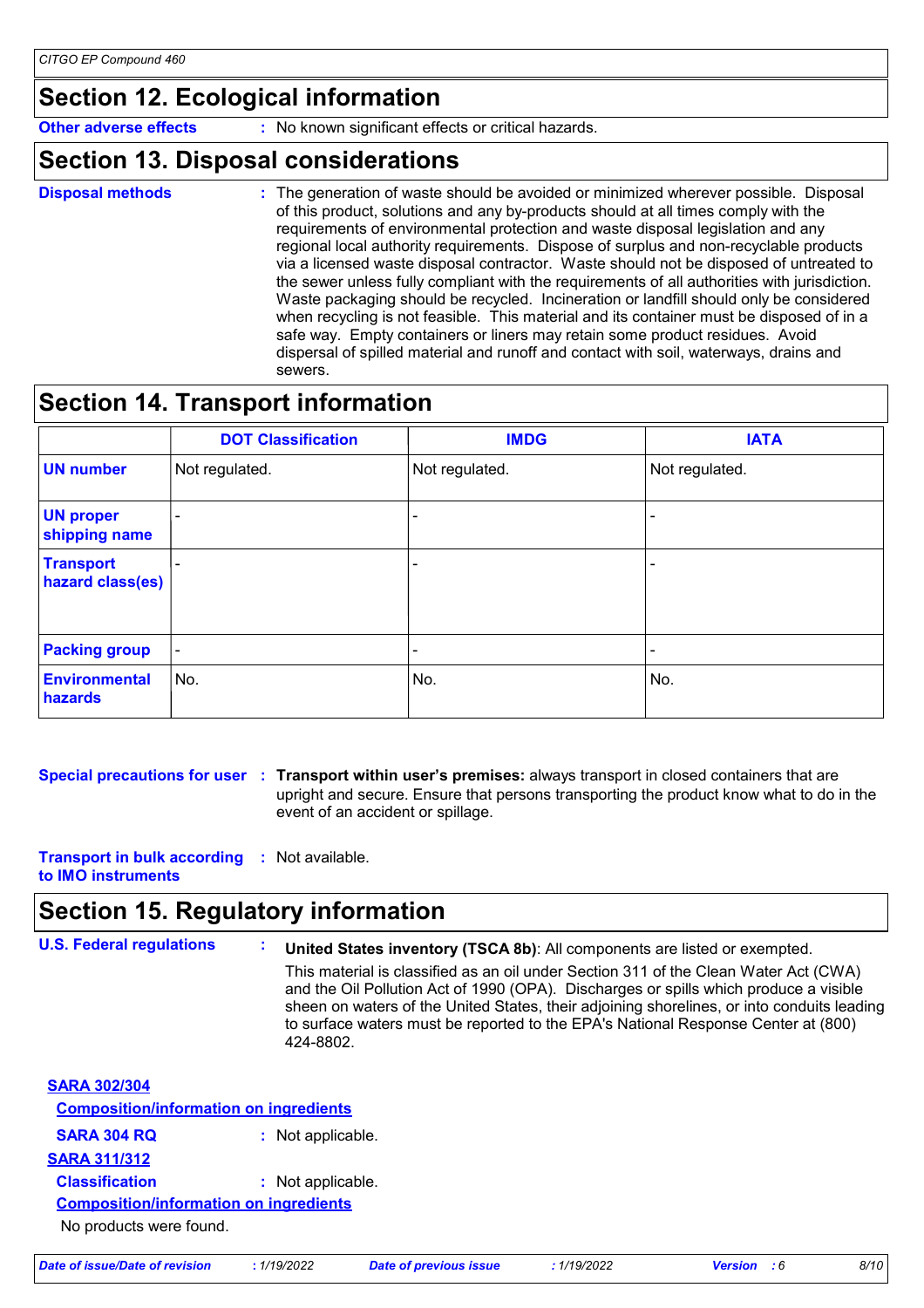## **Section 15. Regulatory information**

#### **State regulations**

| <b>Massachusetts</b> | : None of the components are listed. |
|----------------------|--------------------------------------|
| <b>New York</b>      | : None of the components are listed. |
| <b>New Jersey</b>    | : None of the components are listed. |
| <b>Pennsylvania</b>  | : None of the components are listed. |

#### **California Prop. 65 Clear and Reasonable Warnings (2018)**

WARNING: This product can expose you to Ethyl acrylate, which is known to the State of California to cause cancer. For more information go to www.P65Warnings.ca.gov.

| Ingredient name | $\frac{9}{6}$ | <b>Cancer</b> | Reproductive | No significant risk<br><b>level</b> | <b>Maximum</b><br>acceptable dosage<br><b>level</b> |
|-----------------|---------------|---------------|--------------|-------------------------------------|-----------------------------------------------------|
| ethyl acrylate  | < 0.001       | Yes.          | No.          |                                     |                                                     |

**International regulations**

### **Rotterdam Convention on Prior Informed Consent (PIC)**

Not listed.

#### **Inventory list**

| <b>United States</b>     | : All components are listed or exempted.                                             |
|--------------------------|--------------------------------------------------------------------------------------|
| Australia                | : All components are listed or exempted.                                             |
| <b>Canada</b>            | : All components are listed or exempted.                                             |
| <b>China</b>             | : Not determined.                                                                    |
| <b>Europe</b>            | : All components are listed or exempted.                                             |
| <b>Japan</b>             | : Japan inventory (CSCL): Not determined.<br>Japan inventory (ISHL): Not determined. |
| <b>Malaysia</b>          | : Not determined                                                                     |
| <b>New Zealand</b>       | : All components are listed or exempted.                                             |
| <b>Philippines</b>       | : All components are listed or exempted.                                             |
| <b>Republic of Korea</b> | All components are listed or exempted.                                               |
| <b>Taiwan</b>            | : Not determined.                                                                    |
| <b>Thailand</b>          | : Not determined.                                                                    |
| <b>Turkey</b>            | : Not determined.                                                                    |
| <b>Viet Nam</b>          | Not determined.                                                                      |

### **Section 16. Other information**

**National Fire Protection Association (U.S.A.)**



**Reprinted with permission from NFPA 704-2001, Identification of the Hazards of Materials for Emergency Response Copyright ©1997, National Fire Protection Association, Quincy, MA 02269. This reprinted material is not the complete and official position of the National Fire Protection Association, on the referenced subject which is represented only by the standard in its entirety.**

**Copyright ©2001, National Fire Protection Association, Quincy, MA 02269. This warning system is intended to be interpreted and applied only by properly trained individuals to identify fire, health and reactivity hazards of chemicals. The user is referred to certain limited number of chemicals with recommended classifications in NFPA 49 and NFPA 325, which would be used as a guideline only. Whether the chemicals are classified by NFPA or not, anyone using the 704 systems to classify chemicals does so at their own risk.**

|  |  | Date of issue/Date of revision |  |
|--|--|--------------------------------|--|